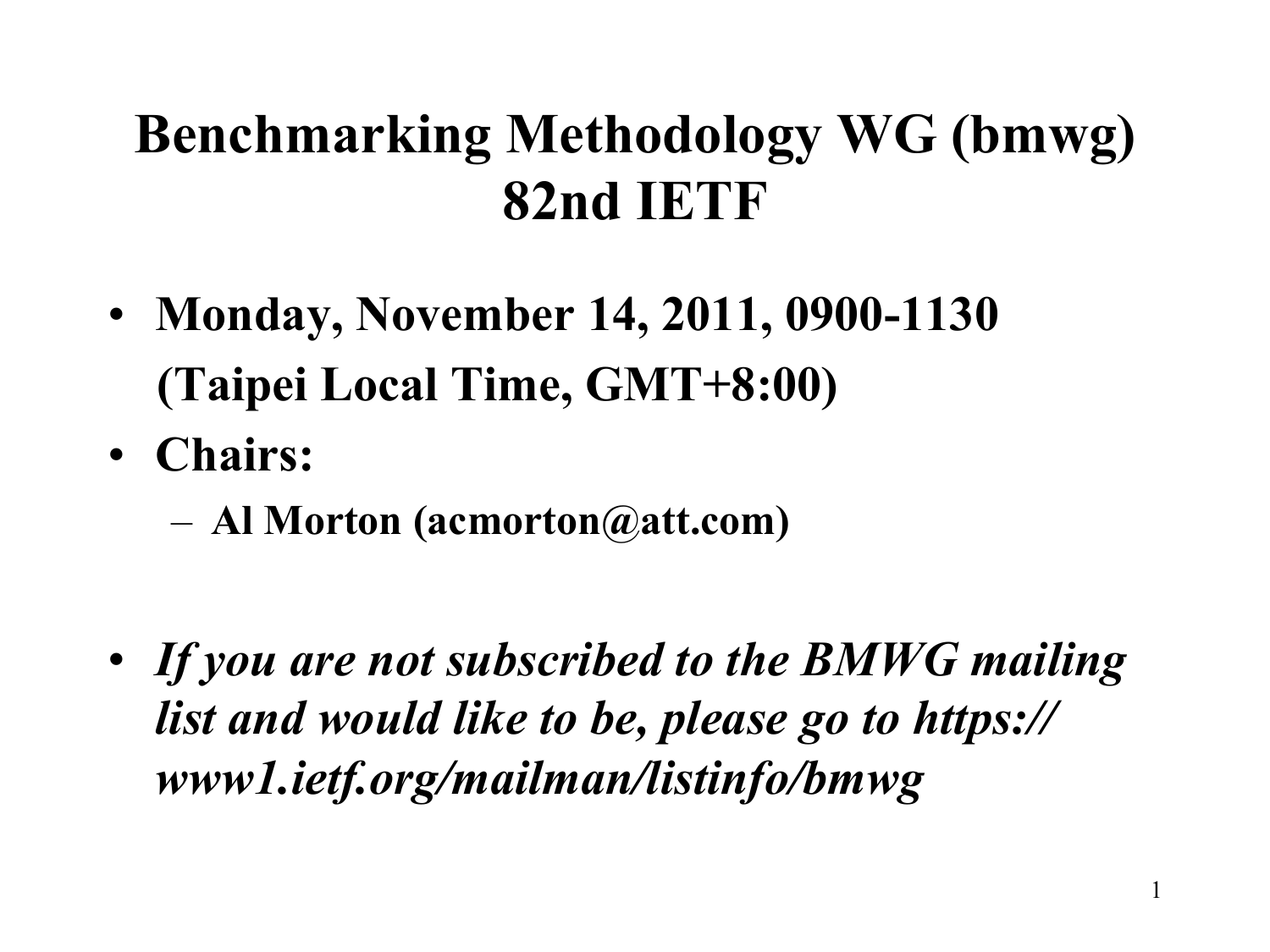#### **Intellectual Property Rights (IPR) Policy**

The IETF intellectual property rights rules are defined in RFC 3979, "Intellectual Property Rights in IETF Technology" (updated by RFC 4879, "Clarification of the Third Party Disclosure Procedure in RFC 3979").

The IETF takes no position regarding the validity or scope of any intellectual property rights or other rights that might be claimed to pertain to the implementation or use of the technology described in any IETF documents or the extent to which any license under such rights might or might not be available; nor does it represent that it has made any independent effort to identify any such rights.

IETF Contribution: any submission to the IETF intended by the Contributor for publication as all or part of an Internet-Draft or RFC (except for RFC Editor Contributions described below) and any statement made within the context of an IETF activity. Such **statements include oral statements in IETF sessions, as well as written and electronic communications made at any time or place,** which are addressed to:

\* the IETF plenary session,

\* any IETF working group or portion thereof,

\* the IESG, or any member thereof on behalf or the IESG,

\* the IAB or any member thereof on behalf of the IAB,

 \* any IETF mailing list, including the IETF list itself, any working group or design team list, or any other list functioning under IETF auspices,

\* the RFC Editor or the Internet-Drafts function (except for RFC Editor Contributions described below).

Statements made outside of an IETF session, mailing list or other function, that are clearly not intended to be input to an IETF activity, group or function, are not IETF Contributions in the context of this document.

A participant in any IETF activity is deemed to accept all IETF rules of process, as documented in Best Current Practices RFCs and IESG Statements.

A participant in any IETF activity acknowledges that written, audio and video records of meetings may be made and may be available to the public.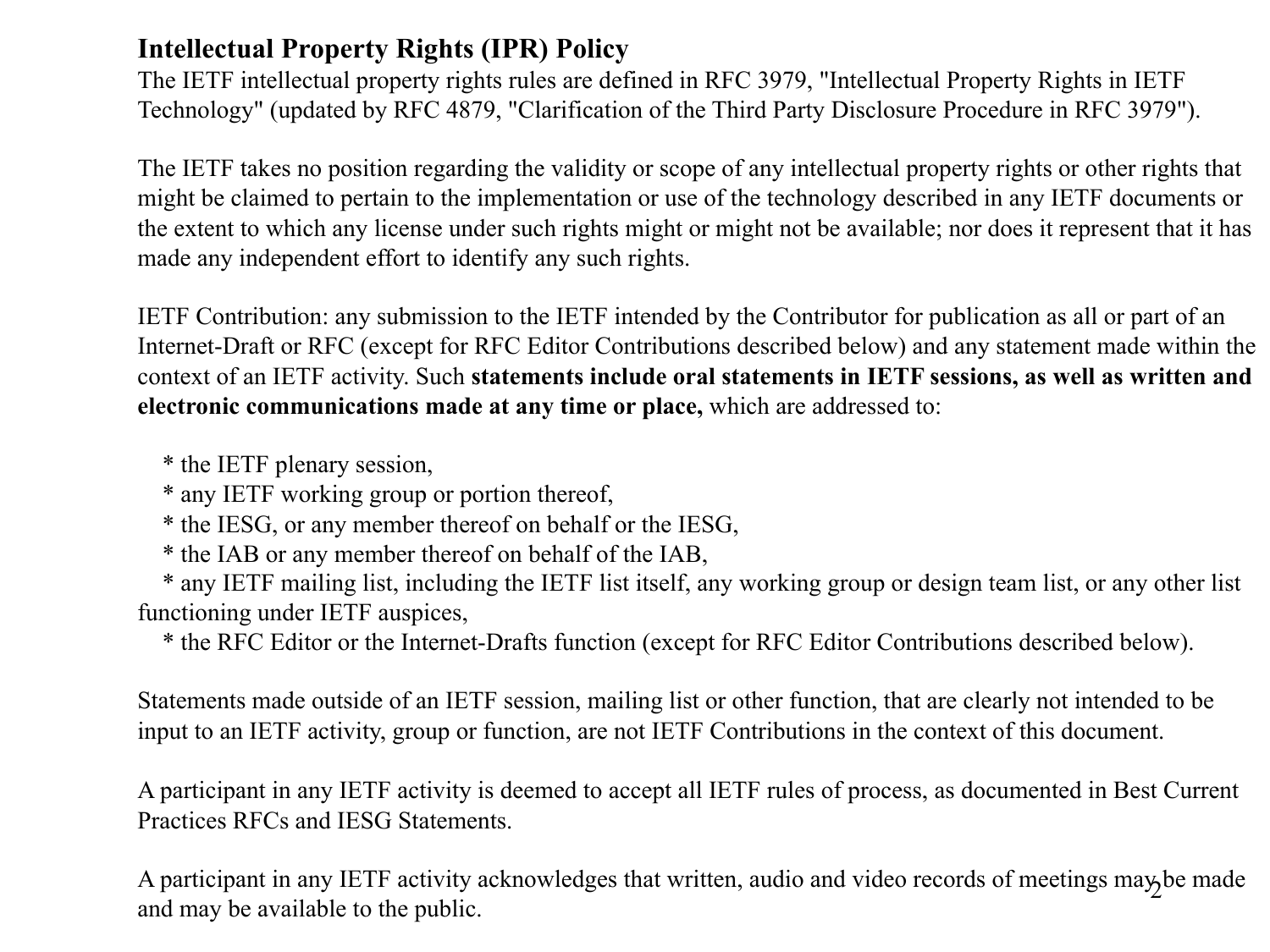# BMWG Agenda **(Any Bashing needed?)**

#### Note-Taker(s), Jabber, IPR, Blue Sheets

| 1. WG Status                                                          |                                         |
|-----------------------------------------------------------------------|-----------------------------------------|
| Approved                                                              |                                         |
| Drafts not presented at this meeting                                  |                                         |
| <b>Draft Preparation Discussion Summary</b>                           |                                         |
| <b>RFCs on the Standards Track:</b>                                   |                                         |
| Brief update on IPPM progress and implications for BMWG               |                                         |
| 2. IP Flow Information Accounting and Export Benchmarking Methodology | <b>Presenter: Al for Jan Novak</b>      |
| 3. Basic BGP Convergence Benchmarking Methodology status              | Presenter: Ilya Varlashkin and Dean Lee |
| 4. Benchmarking Methodology for Content-Aware Network Devices         | <b>Presenter: Mike Hamilton</b>         |
| 5. IMIX Genome                                                        | <b>Presenter: Al</b>                    |
| <b>6. RFC 2544 Applicability Statement</b>                            | <b>Presenter: Al</b>                    |
| <b>New Work Proposals:</b>                                            |                                         |
| <b>7. Security Effectiveness Benchmark</b>                            | <b>Presenter: Kenneth Green</b>         |
| 8. Benchmarking Time Synchronization                                  |                                         |
| 9. Software Update Benchmarking Brief Update                          |                                         |
| <b>LAST. AOB</b>                                                      |                                         |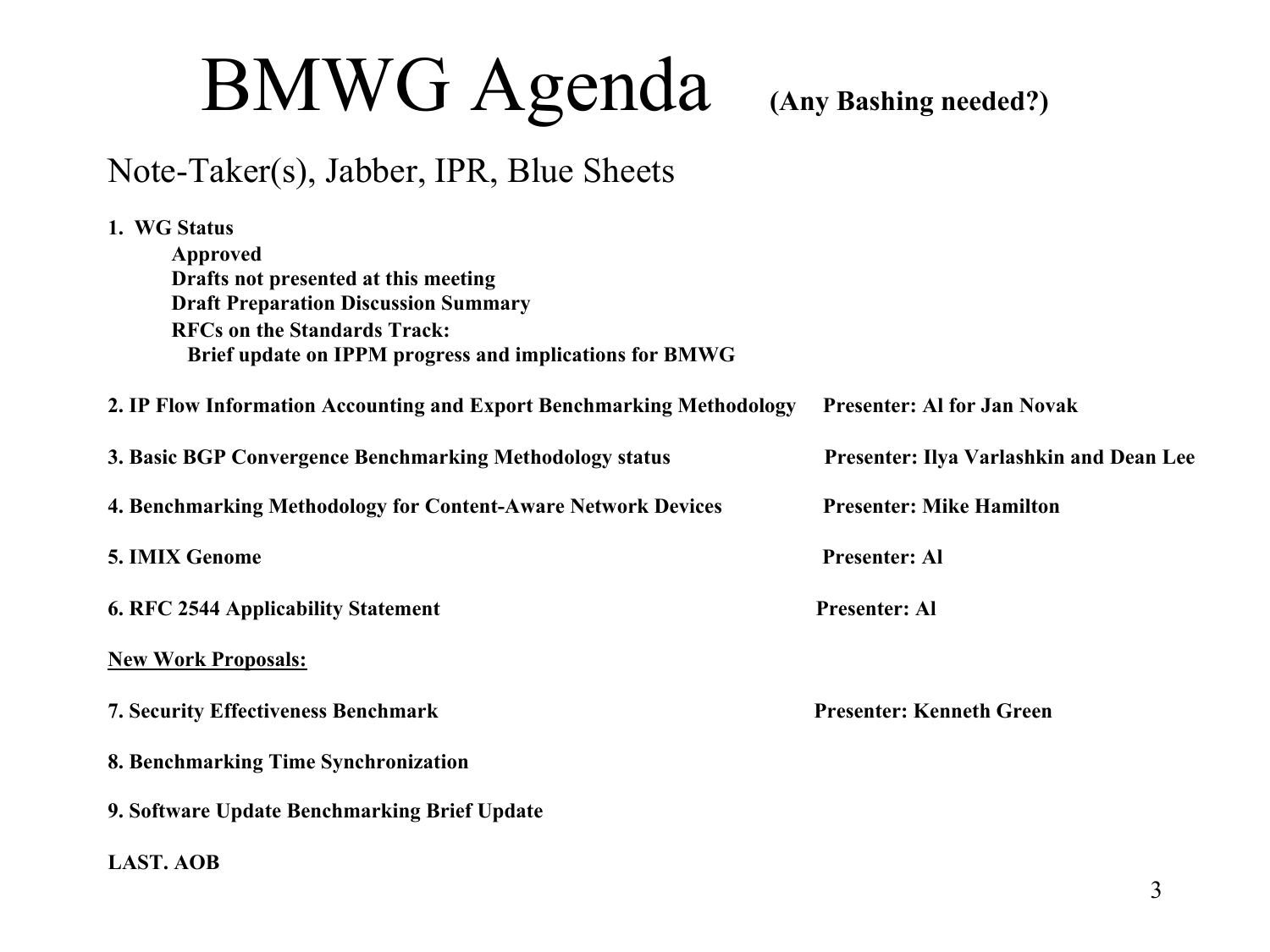### BMWG Activity

| <b>Working Group Documents:</b>         |       |                  |  |                  |                 |
|-----------------------------------------|-------|------------------|--|------------------|-----------------|
| Draft name                              | Rev.  | <b>Dated</b>     |  | <b>Status</b>    | <b>Comments</b> |
| <b>Active:</b>                          |       |                  |  |                  |                 |
| draft-ietf-bmwg-2544-as                 | -01   | 2011-10-20       |  | Active           |                 |
| draft-ietf-bmwg-ca-bench-term           | $-00$ | 2011-09-14       |  | <b>Active</b>    |                 |
| draft-ietf-bmwg-imix-genome             | $-00$ | 2011-10-20       |  | <b>Active</b>    |                 |
| draft-ietf-bmwg-ipflow-meth             | $-04$ | $2011 - 10 - 02$ |  | <b>Active</b>    |                 |
| draft-ietf-bmwg-protection-meth         | $-09$ | 2011-10-29       |  | <b>Active</b>    |                 |
| <b>Recently Expired:</b>                |       |                  |  |                  |                 |
| draft-ietf-bmwg-sip-bench-meth          | $-03$ | 2011-03-14       |  | <b>Expired</b>   |                 |
| draft-ietf-bmwg-sip-bench-term          | $-03$ | 2011-03-14       |  | <b>Expired</b>   |                 |
| <b>IESG Processing:</b>                 |       |                  |  |                  |                 |
| <b>RFC-Editor's Queue:</b>              |       |                  |  |                  |                 |
| draft-ietf-bmwg-igp-dataplane-conv-meth |       | $-23$            |  | $2011 - 02 - 16$ | <b>AUTH48</b>   |
| draft-ietf-bmwg-igp-dataplane-conv-term |       | $-23$            |  | 2011-02-16       | <b>AUTH48</b>   |
| draft-ietf-bmwg-protection-term         |       | -09              |  | 2010-07-08       |                 |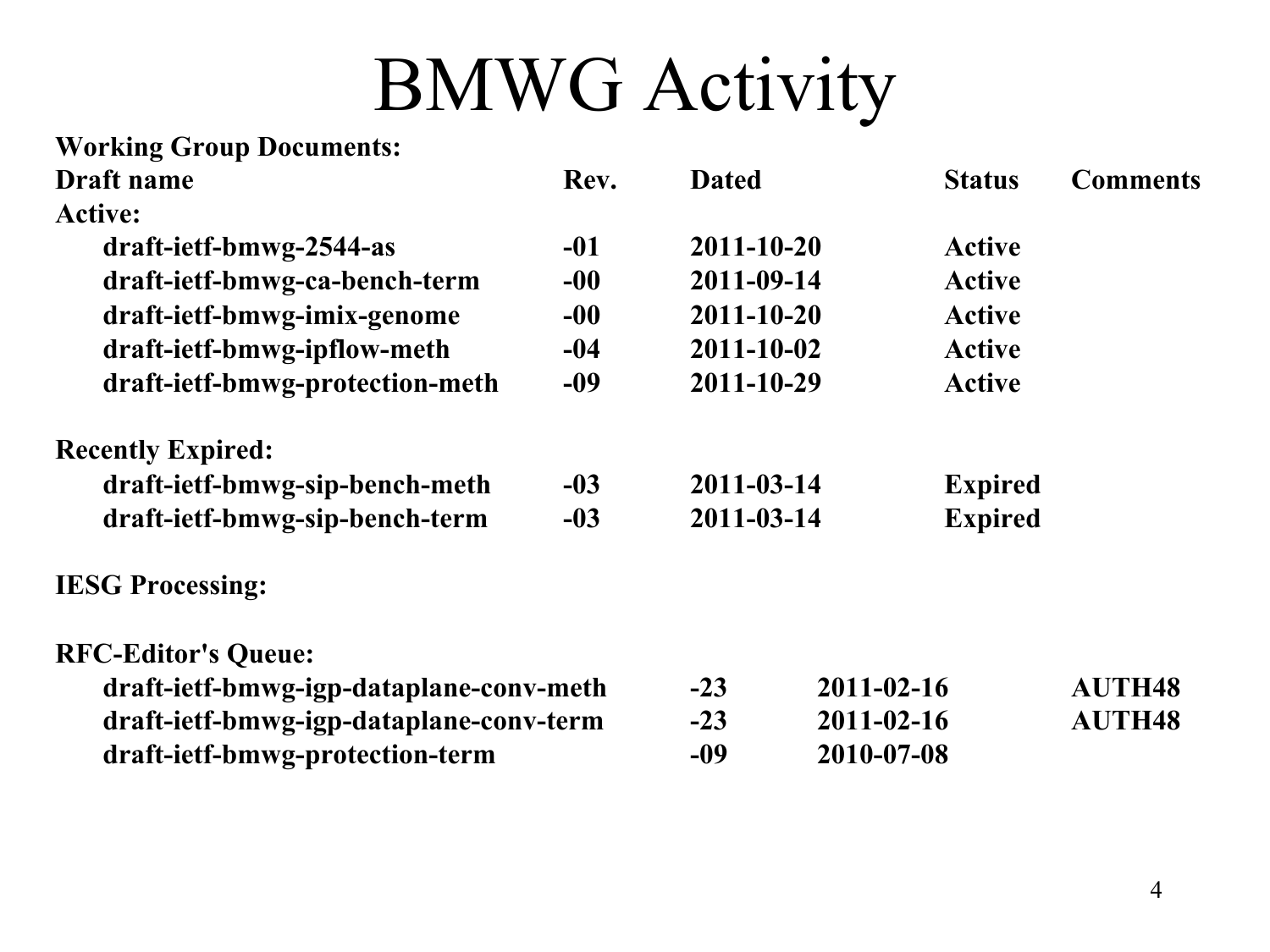# BMWG Activity

- **New RFC:**
- **Charter Update** 
	- Complete 2010
- **Supplementary BMWG Page** 
	- See http://home.comcast.net/~acmacm/BMWG/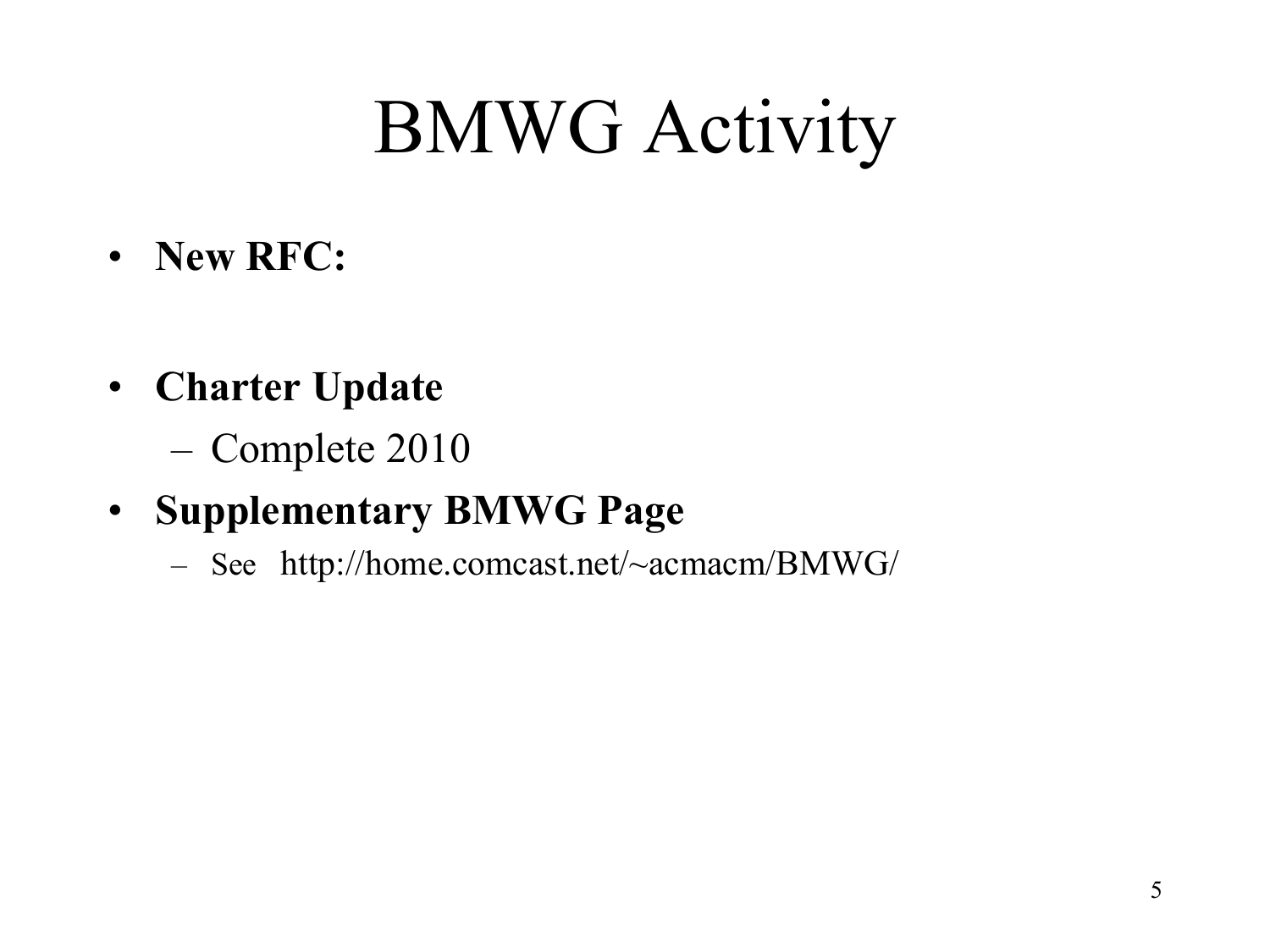# BMWG Activity

Related Active Documents (not working group documents):

**Draft name Status** Rev. Dated Status Comments draft-hamilton-bmwg-ca-bench-term -00 2011-3 Active/Exp draft-varlashkin-router-conv-bench-00 NEW draft-green-bmwg-seceff-bench-meth-00 NEW draft-player-dcb-benchmarking -03 2010-10 Active

draft-manral-bmwg-power-usage-02.txt 2011-1 Quiet LDP – need to resurrect this for charter item ???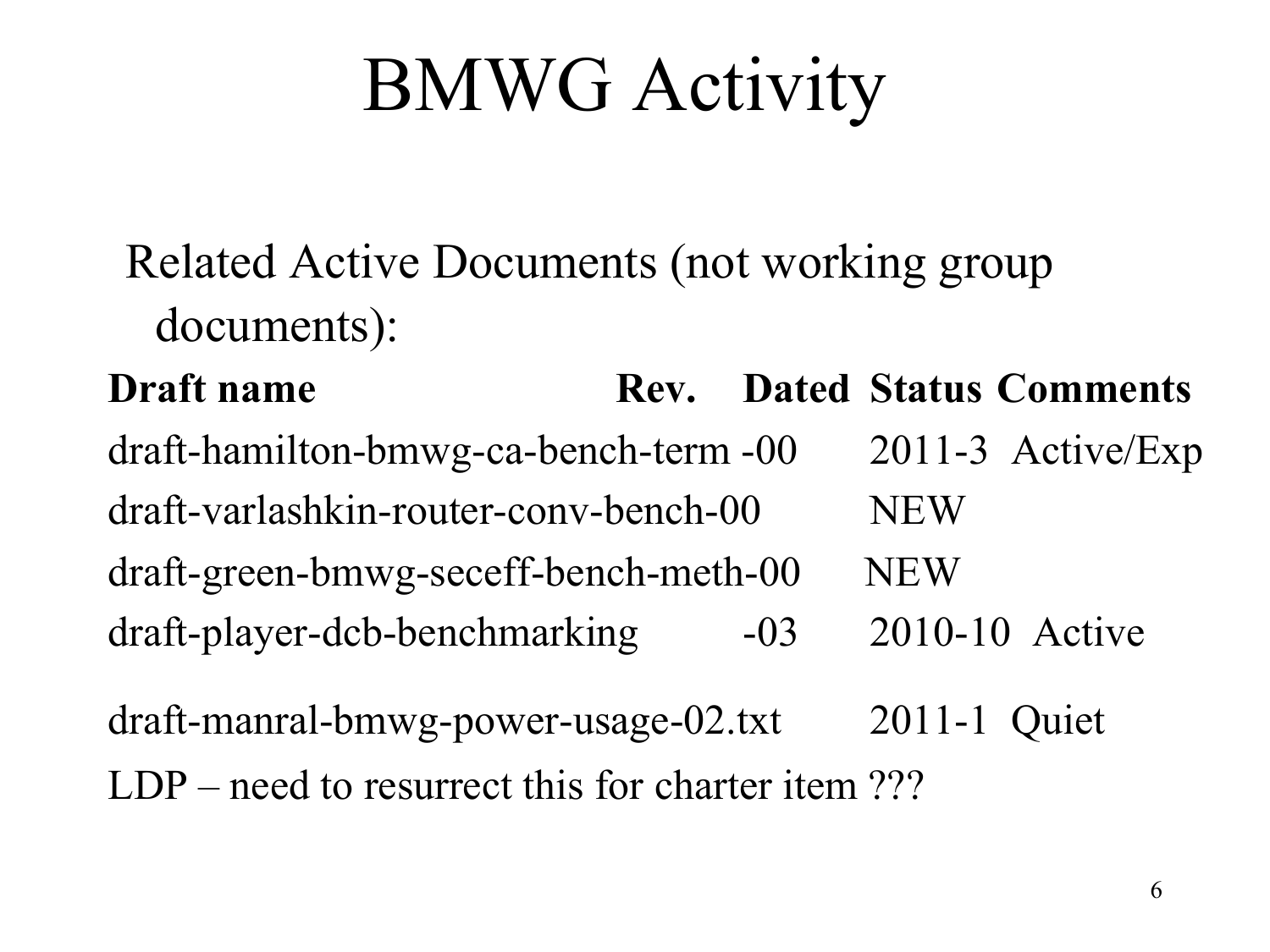### Standard "Paragraph" (intro/security)

 Benchmarking activities as described in this memo are limited to technology characterization using controlled stimuli in a laboratory environment, with dedicated address space and the constraints specified in the sections above.

 The benchmarking network topology will be an independent test setup and MUST NOT be connected to devices that may forward the test traffic into a production network, or misroute traffic to the test management network.

 Further, benchmarking is performed on a "black-box" basis, relying solely on measurements observable external to the DUT/SUT.

 Special capabilities SHOULD NOT exist in the DUT/SUT specifically for benchmarking purposes. Any implications for network security arising from the DUT/SUT SHOULD be identical in the lab and in production networks.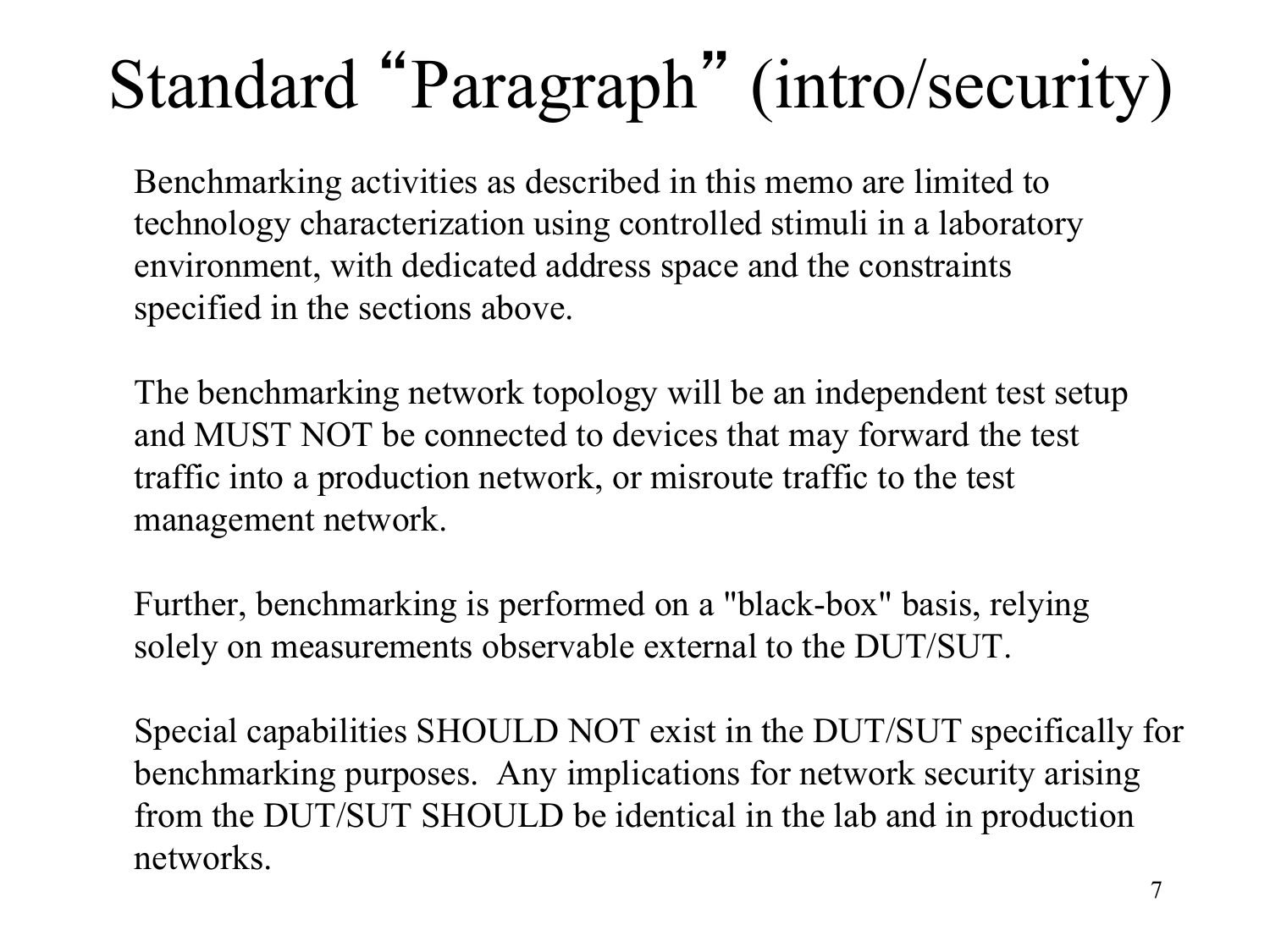#### Working Group Discussion and Process

#### Draft Preparation Discussion:

- Three different draft editing options are available:
	- nroff
	- xml2rfc
	- MSWord
- Thus, no one should be using "notepad" or formatting by hand.

#### RFCs on the Standards Track?:

Brief update on IPPM progress and implications for BMWG

- draft-ietf-ippm-metrictest -04 IESG Processing
- draft-ietf-ippm-testplan-rfc2679 -00 2011-10-21
- draft-morton-ippm-testplan-rfc2680 -00 2011-10-21
- There's a way forward, should we Put BMWG RFCs on Standards Track?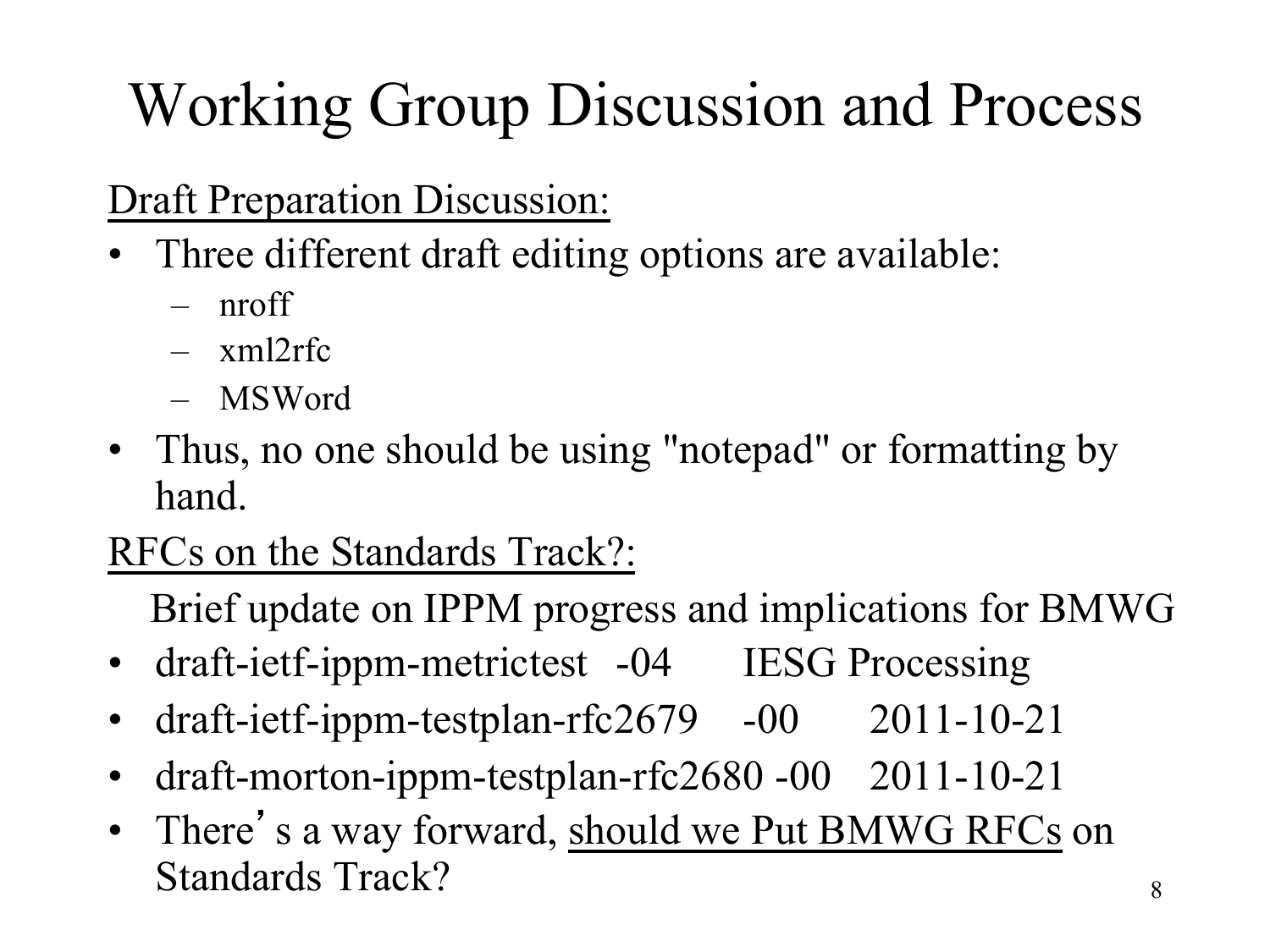# Metric RFCs on the Standards Track: Definition-Centric Process

| Start                      |                            |                 |
|----------------------------|----------------------------|-----------------|
| Implementations            |                            |                 |
| $- + -$ <sup>1</sup>       |                            |                 |
|                            |                            |                 |
|                            |                            |                 |
| Check for<br>RFC           | was RFC                    | YES             |
| Equivalence                | clause x                   |                 |
| under<br>$+ - - - - - - +$ | . clear?<br>$\overline{a}$ |                 |
| 2<br>relevant<br>Metric    | $\degree$ ---+--- '        | $+ - - - - +$   |
| identical<br>Metric        | $NO$                       | Report          |
| Metric<br>network          | $+ - - + - - - +$          | results+        |
| conditions<br>$\ddotsc$    | Modify                     | Advance         |
| $+ - - - - - - +$          | Spec                       | $+ - - - + RFC$ |
| n                          |                            | request?        |
|                            |                            |                 |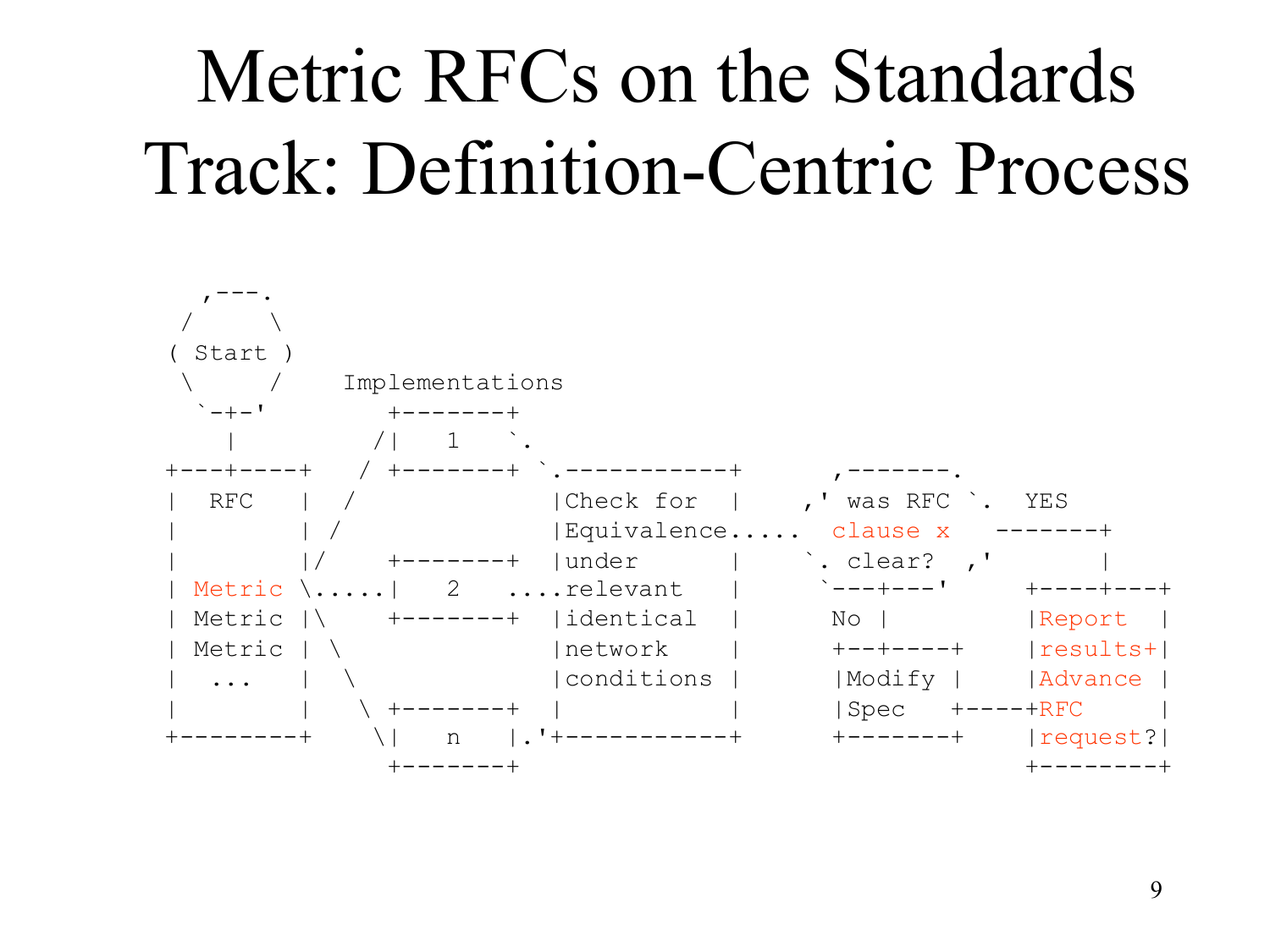#### Summary of March 29 Tests No correction factors used, 1usec res.

• NetProbe • Perfas+

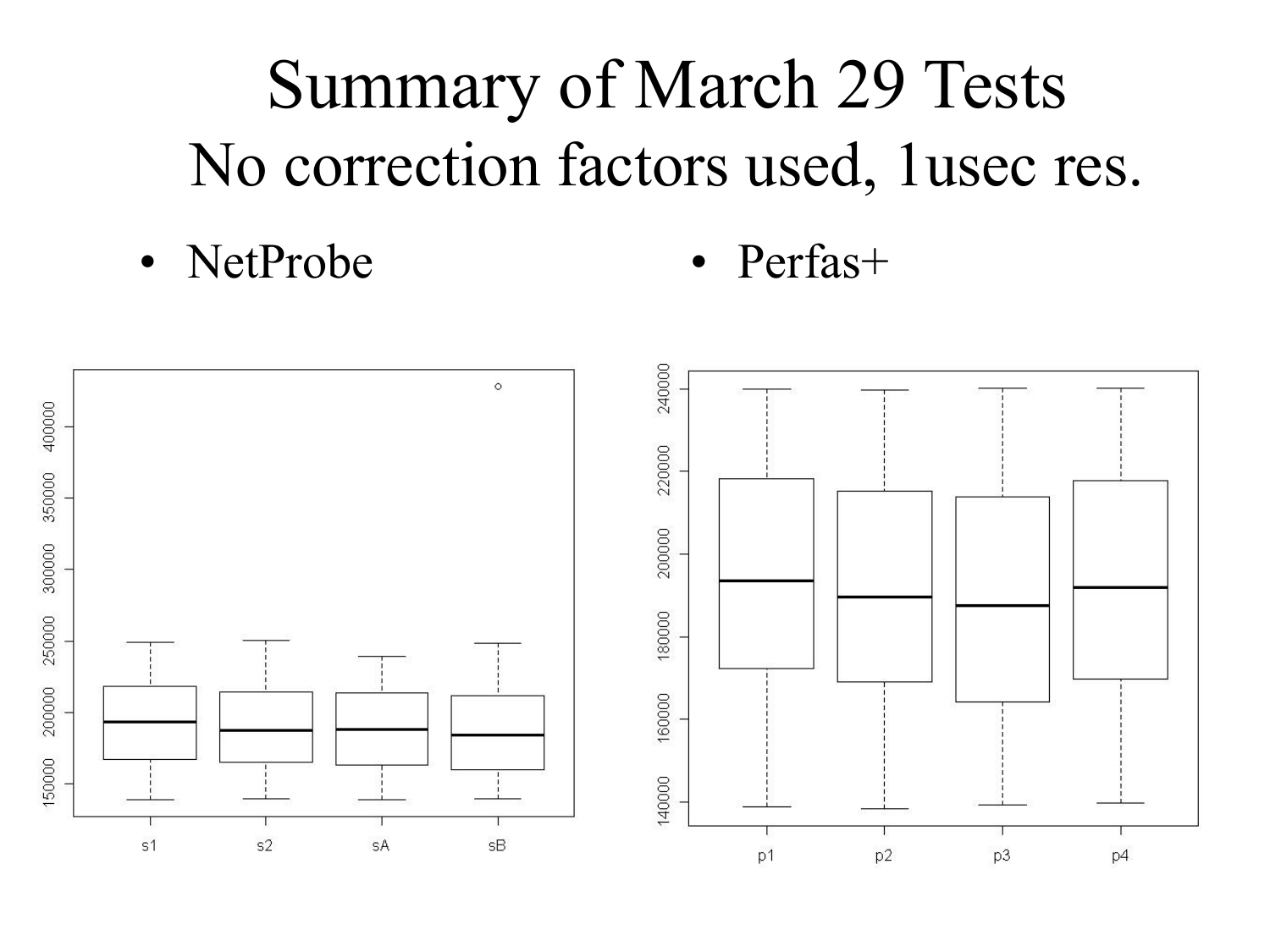#### Current Milestones

- **Franchild** Done Terminology For Protection Benchmarking to AD Review
- Done Networking Device Reset Benchmark (Updates RFC 2544) to IESG Review
- Dec 2010 Methodology For Protection Benchmarking to IESG Review
- Jun 2011 Terminology for SIP Device Benchmarking to IESG Review
- Jun 2011 Methodology for SIP Device Benchmarking to IESG Review
- Jul 2011 Basic BGP Convergence Benchmarking Methodology to IESG Review.
- Feb 2011 Methodology for Flow Export and Collection Benchmarking to IESG Review
- Jun 2011 Methodology for Data Center Bridging Benchmarking to IESG Review
- Dec 2011 Terminology for Content Aware Device Benchmarking to IESG Review
- Dec 2011 Methodology for Content Aware Device Benchmarking to IESG Review
- Dec 2011 Terminology for LDP Convergence Benchmarking to IESG Review
- Dec 2011 Methodology for LDP Convergence Benchmarking to IESG Review